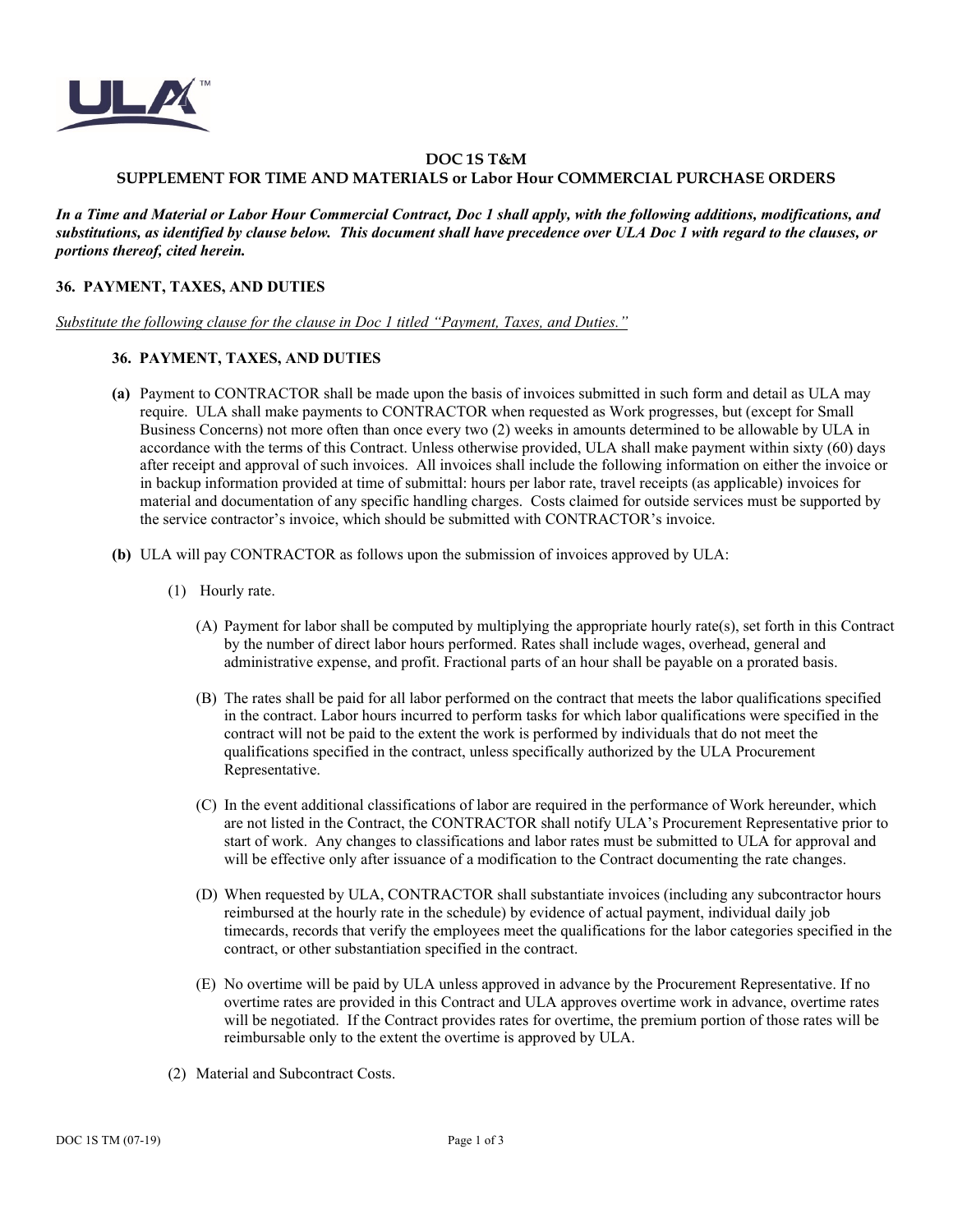- (A) CONTRACTOR shall obtain [Materials](https://www.law.cornell.edu/cfr/text/48/52.212-4) at the most advantageous prices available. Cash and trade discounts, rebates, allowances, credits, and other amounts, which have been accrued to the benefit of Contractor, are for the account of ULA. All residual material shall belong to ULA, which shall provide disposition instructions to CONTRACTOR.
- (B) ULA will not pay profit or fee to CONTRACTOR on materials.
- (C) Reimbursable costs in connection with lower-tier subcontracts shall be limited to the amounts actually paid by CONTRACTOR to lower-tier subcontractors. No subcontract under this Contract shall provide for payment on a cost plus a percentage of cost basis.
- **(3)** Travel Costs.CONTRACTOR travel expenses shall be reimbursed by ULA for expenses that are authorized under this Contract and approved by ULA in advance of the requested travel. Travel reimbursement shall be in accordance with the GSA per diem guidelines as established on the GSA website a[t http://www.gsa.gov/.](http://www.gsa.gov/) ULA shall not reimburse any of the following travel expenses: alcohol, entertainment, telephone bills, airfare other than coach airfare, rental cars larger than midsize, laundry or per diem expenses that exceed GSA per diem rates unless approved in advance by ULA. Any travel expenses that exceed per diem rates must be approved in advance under the 300% per diem rule by ULA. To be eligible for reimbursement, copies of travel expense receipts \$75 or greater must be submitted with invoices for payment. Reimbursement shall be for actual and reasonable expenses only without any markup rate.
- **(4)** Other Costs. Unless expressly identified in the Consideration provisions of this Contract, other direct costs and indirect costs will not be reimbursed.
- **(c)** It is estimated that the total cost to ULA for the performance of this Contract shall not exceed the ceiling price set forth in the Contract and CONTRACTOR agrees to use its best efforts to perform the Work and all obligations under this Contract within such ceiling price. If at any time CONTRACTOR has reason to believe that the hourly rate payments and material costs that will accrue in performing this Contract in the next succeeding 30 days, if added to all other payments and costs previously accrued, will exceed 85 percent of the ceiling price in the Contract, CONTRACTOR shall notify the Procurement Representative giving a revised estimate of the total cost to ULA for performing this Contract with supporting reasons and documentation. If at any time during the performance of this Contract, CONTRACTOR has reason to believe that the total cost to ULA for performing this Contract will be substantially greater or less than the then stated ceiling price, CONTRACTOR shall so notify the Procurement Representative, giving a revised estimate of the total price for performing this Contract, with supporting reasons and documentation. If at any time during performance of this Contract, ULA has reason to believe that the work to be required in performing this Contract will be substantially greater or less than the stated ceiling price, ULA will so advise CONTRACTOR, giving the then revised estimate of the total amount of effort to be required under the Contract.
- **(d)** ULA will not be obligated to pay CONTRACTOR any amount in excess of the ceiling price in the Contract, and CONTRACTOR shall not be obligated to continue performance if to do so would exceed the ceiling price set forth in the Contract, unless and until ULA notifies CONTRACTOR in writing that the ceiling price has been increased and specifies in the notice a revised ceiling that shall constitute the ceiling price for performance under this Contract. When and to the extent that the ceiling price set forth in the Contract has been increased, any hours expended and material costs incurred by CONTRACTOR in excess of the ceiling price before the increase shall be allowable to the same extent as if the hours expended and material costs had been incurred after the increase in the ceiling price.
- **(e)** ULA may audit invoices and substantiating books and records as ULA deems necessary. Each payment made shall be subject to reduction to the extent of amounts which are found by ULA or CONTRACTOR not to have been properly payable, and shall also be subject to reduction for overpayments. CONTRACTOR shall promptly notify ULA of any such overpayments identified by CONTRACTOR through any means.
- **(f)** CONTRACTOR shall submit a final invoice, and supporting documentation, as promptly as practicable following completion of the Work under this Contract, but in no event later than six (6) months (or such longer period as ULA may approve in writing) from the date of completion.